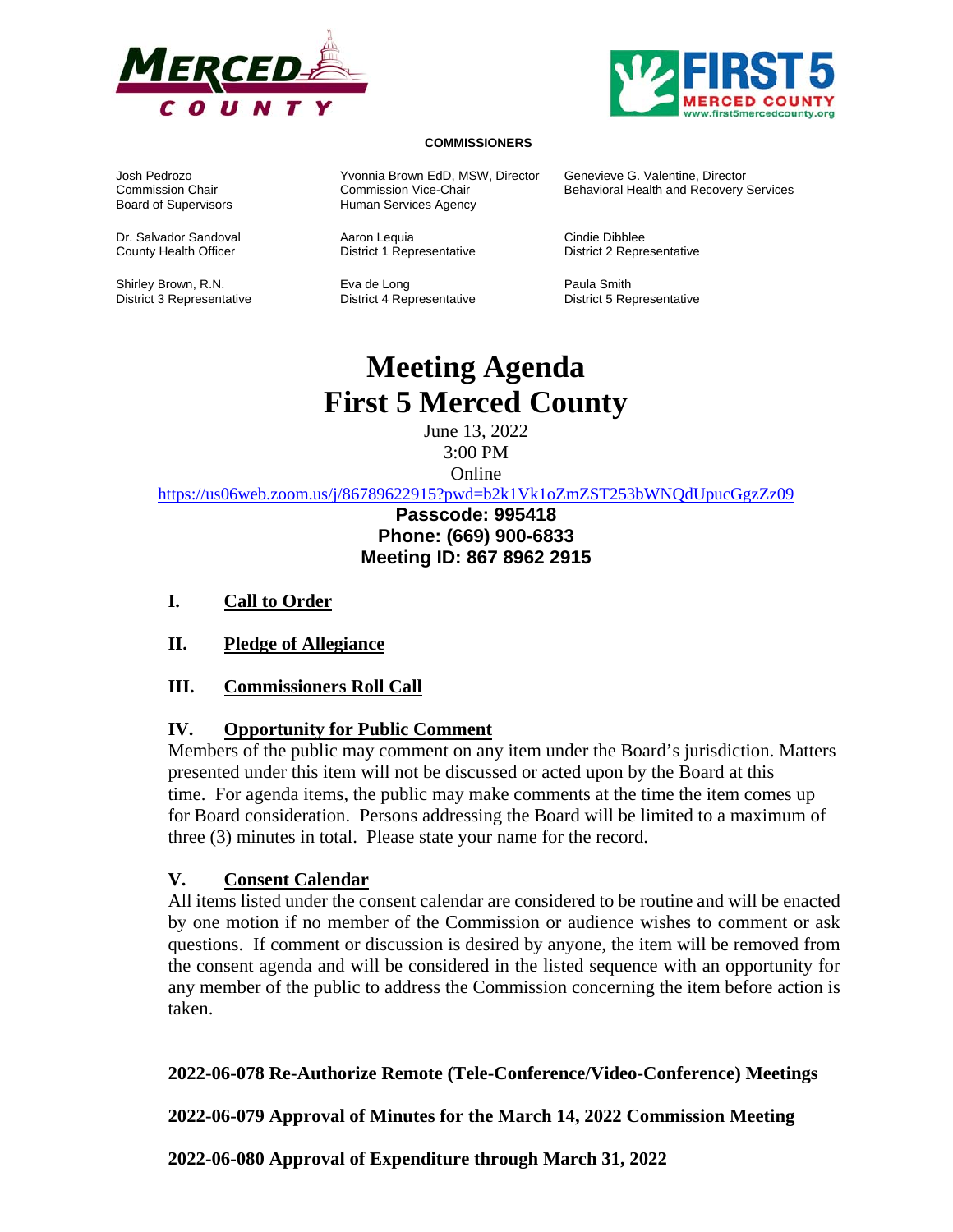### **2022-06-081 Approval of Expenditure through April 30, 2022**

**2022-06-082 Approval of Expenditure through May 31, 2022** 

### **VI. Action Items**

**2022-06-083 FY 22/23 Capacity Building Cohort #2 – HandsOn Central California:**  Commission to review, discuss and consider approving a contract with HandsOn Central California for Capacity Building Services.

#### **2022-06-084 Multi-Year Grant with ACE overcomers for ACES Merced:**

Commission to review, discuss and consider approving a contract with ACE Overcomers adopting a policy to address contract extensions during a local, state or national emergency.

**2022-06-085 Request for Applications (RFA) Community Engagement Event Sponsorships - Revision:** Commission to review, discuss and consider approving modifications to the Community engagement Sponsorship Application.

**2022-06-086 FY 22/23 Deaf & Hard of Hearing Service Center Mini-Grant – ASL Friends:** Commission to review, discuss and consider approving a mini-grant with the Deaf & Hard of Hearing Service Center for ASL Friends.

**2022-06-087 FY 22/23 Lifeline CDC Mini-Grant – Tot Time:** Commission to review, discuss and consider approving a mini-grant with Lifeline CDC for Tot Time.

**2022-06-088 FY 22/23 New Faith Tabernacle Mini-Grant – Community Baby Shower:** Commission to review, discuss and consider approving a mini-grant with New Faith Tabernacle for Commuity baby shower.

**2022-06-089 FY 22/23 Planada In Action Mini-Grant – Family Zumba!:** Commission to review, discuss and consider approving a mini-grant with Planada in Action for Family Zumba!.

**2022-06-090 Contract with Christie Hendricks to Facilitate a Parent Advisory Board for 0 to 5 Serving Programs:** Commission to review, discuss and consider approving a consultant contract with Christie Hendricks to facilitate a Parent Advisory Group for 0 to 5 serving programs.

**2022-06-091 Contract with Community Initiatives for Collective Impact to Operate Family Nutrition Hubs (FaN):** Commission to review, discuss and consider approving a contract with Community Initiatives for Collective Impact to operate family nutrition hubs.

# **VII. Informational Agenda Items**

**Study Session – Presentation by Hmong Culture Camp:** Commission to receive an overview of the Reimagining a Culturally Responsive Educational Experience for Our Young Hmong Children and Their Families.

**Study Session - Staff Report:** June 2022

#### **VIII. Commissioner Reports**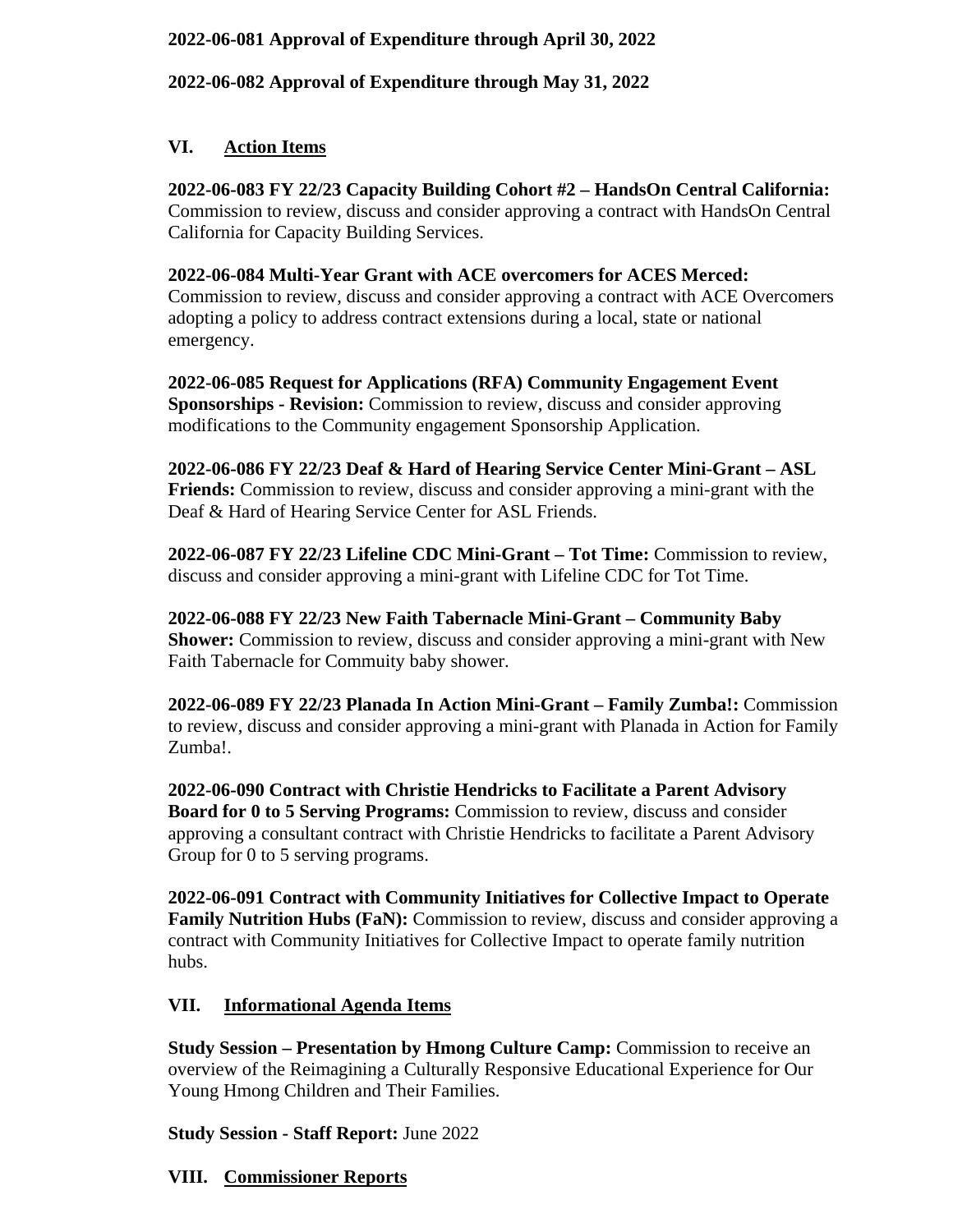# **IX. Review Next Meeting Date & Adjournment**

- July 11, 2022 at 3:00 PM
- August 8, 2022 at 3:00 PM
- September 12, 2022 at  $3:00 \text{ PM}$
- October 31, 2022 at 3:00 PM
- December 9, 2022 at 3:00 PM

# **Public Comment is Taken on Each Agenda Item**

#### **Please note that the order in which the agenda items are considered may be subject to change.**

All supporting documentation is available for public review at 260 E. 15<sup>th</sup> Street, Merced, California during regular business hours, 8:00 a.m. – 5:00 p.m., Monday through Friday.

Any material related to an item on this Agenda submitted to the First 5 Commissioners after distribution of the Agenda packet is available for public inspection at 260 E. 15<sup>th</sup> Street, Merced, California.

The Agenda is available online at http://www.first5mercedcounty.org/

# *First 5 Merced County proudly supports the Children's Bill of Rights for Merced County*

# *Hearing Assistance Devices Are Available for Public Use Inquire Within First 5 Merced County.*

*Persons, who require accommodation for any audio, visual or other disability in order to review an agenda, or to participate in a meeting of First 5Merced County per the American Disabilities Act (ADA), may obtain assistance by requesting such accommodation in writing addressed to 260 E. 15th Street, Merced, California 95341 or telephonically by calling (209) 385-7337. Any such request for accommodation should be made at least 48 hours prior to the scheduled meeting for which assistance is requested.*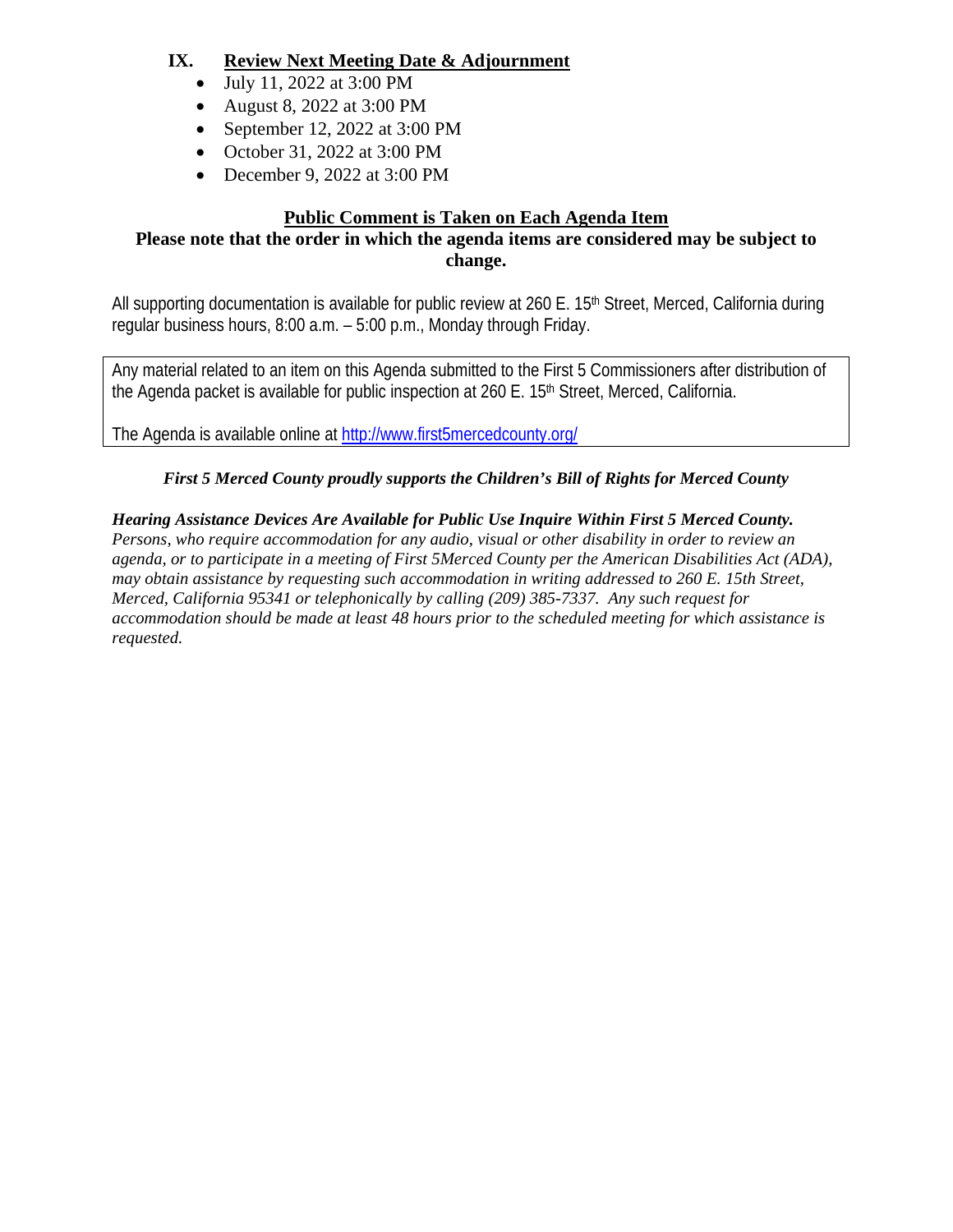Merced County First 5 is inviting you to a scheduled Zoom meeting.

Topic: First 5 Merced February Commission Meeting Time: Feb 14, 2022 03:00 PM Pacific Time (US and Canada)

Join Zoom Meeting

https://us06web.zoom.us/j/86789622915?pwd=b2k1Vk1oZmZST253bWNQdUpucGgzZz09

Meeting ID: **867 8962 2915** Passcode: **995418** One tap mobile +14086380968,,81433056966# US (San Jose) +16699006833,,81433056966# US (San Jose)

Dial by your location

 +1 408 638 0968 US (San Jose) +1 669 900 6833 US (San Jose) +1 253 215 8782 US (Tacoma) +1 346 248 7799 US (Houston) +1 301 715 8592 US (Washington DC) +1 312 626 6799 US (Chicago) +1 646 876 9923 US (New York) Meeting ID: **867 8962 2915**

Find your local number: https://us06web.zoom.us/u/kbhuP3XvN4

IMPORTANT NOTICE AND GUIDANCE REGARDING COVID-19 & PUBLIC HEARINGS Based on guidance from the California Department of Public Health and the California Governor's Office, in order to minimize the spread of the COVID-19 virus, please comply with the following:

- 1. Meeting location(s) will be unavailable to the public in order to limit potential transmission of COVID-19.
- 2. You are strongly encouraged to observe the live stream of the First 5 Merced Commission meetings remotely by visiting:

https://us06web.zoom.us/j/86789622915?pwd=b2k1Vk1oZmZST253bWNQdUpucGgzZz09

**Passcode: 995418 Phone: (669) 900-6833 Meeting ID: 867 8962 2915**  Or **Passcode: 995418 Phone: (669) 900-6833 Meeting ID: 867 8962 2915** 

- 3. If you wish to make a comment on a specific agenda item, please submit your comment via email to the First 5 Merced Commission meeting. Please submit your comment to First 5 Merced at first5@countyofmerced.com. Your comment will be placed into the record at the meeting.
- 4. If you are watching the live stream of the First 5 Merced Commission meeting and wish to make either a general public comment or to comment on a specific agenda item as it is being heard, please submit your comment, limited to 250 words or less, to first5@countyofmerced.com. Every effort